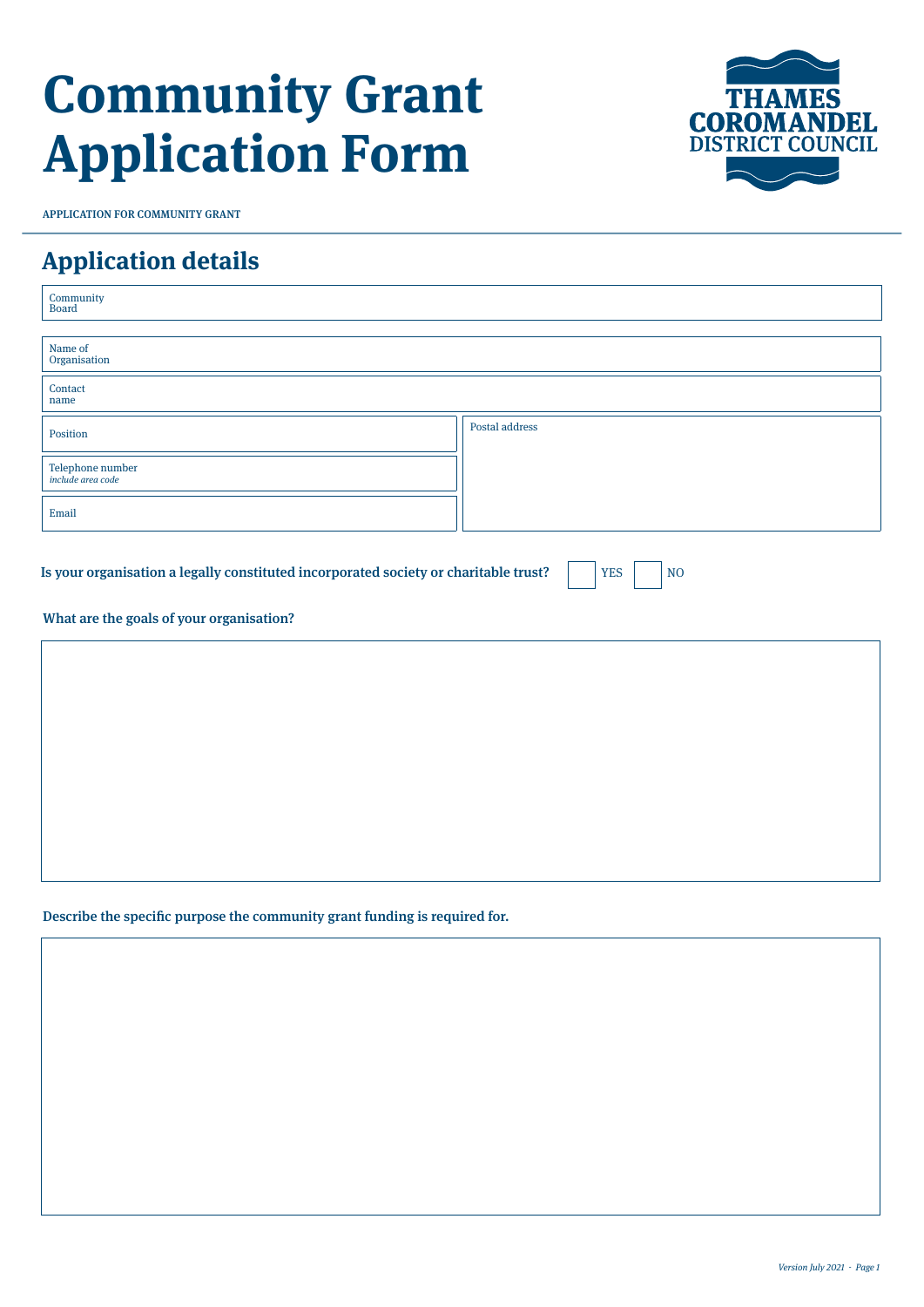| <b>ITEM.</b> Description of project/event costs | <b>COST</b> |
|-------------------------------------------------|-------------|
|                                                 | \$          |
|                                                 | S           |
|                                                 | \$          |
|                                                 | \$          |
|                                                 | \$          |
|                                                 | S           |
|                                                 | S           |
| Total \$                                        |             |

How much are you applying for?  $\|\$$ 

Please specify where the remaining funding will come from.

Have you received any funding from any Government agency in the past three years? If so please detail below.

Please advise if your organisation is under the umbrella of a national organisation.

Please outline how your project/event will benefit the community.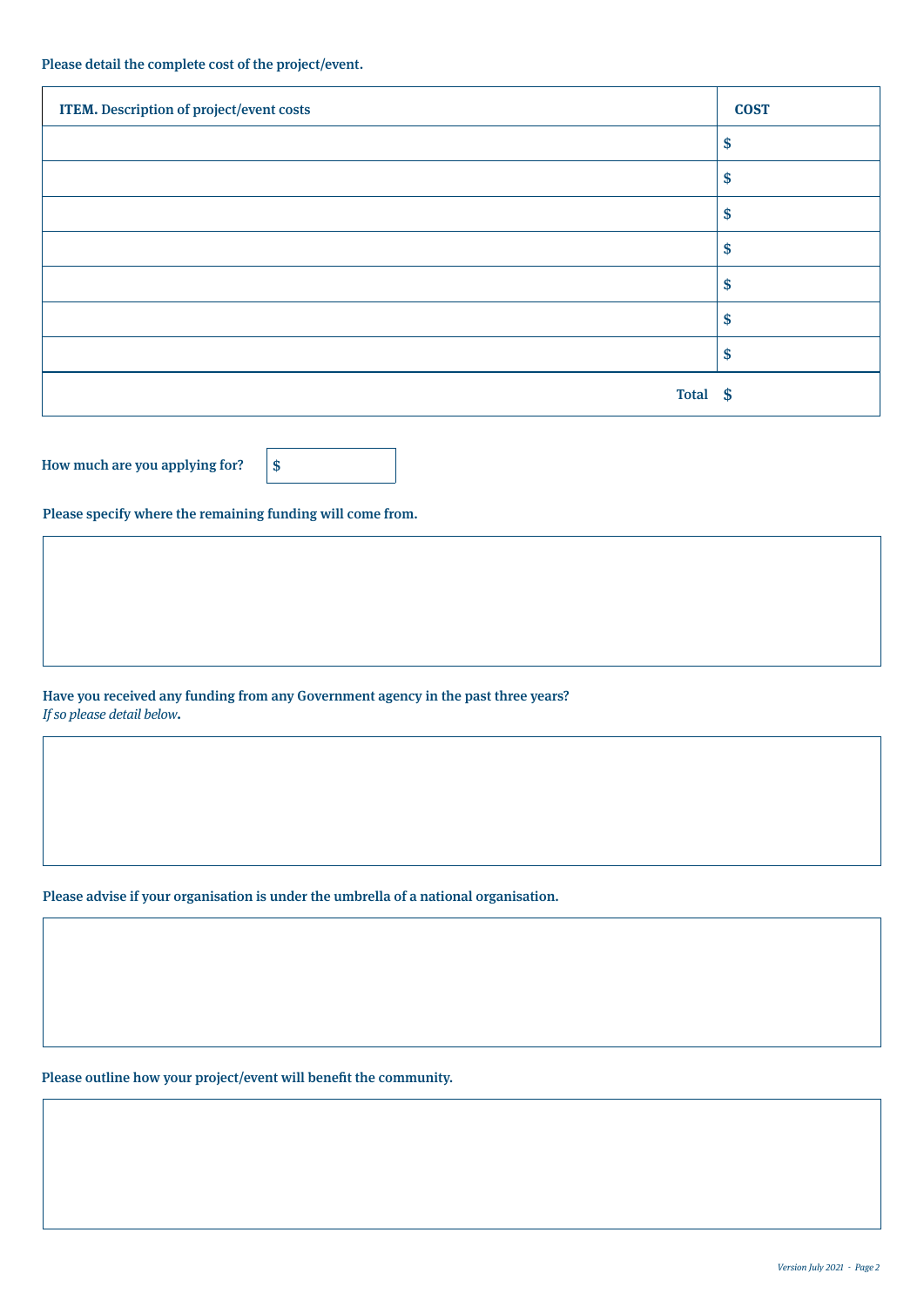## **Additional Information**

Please add any further information you consider may assist with your application

 $\mathscr{D}$ 

| <b>Information Enclosed with Application <math>\mathcal{D}</math></b>                                                                                                                                                                                                                          |  |
|------------------------------------------------------------------------------------------------------------------------------------------------------------------------------------------------------------------------------------------------------------------------------------------------|--|
| Please enclose the following with your application form<br>If your organisation is registered for GST, please supply your GST number.<br>A budget projection for the next 12 months.<br>Statement of Income and Expenditure for previous financial year.                                       |  |
| $\mathbf{D}$ . The state of $\mathbf{D}$ and $\mathbf{D}$ and $\mathbf{D}$ and $\mathbf{D}$ and $\mathbf{D}$ and $\mathbf{D}$ and $\mathbf{D}$ and $\mathbf{D}$ and $\mathbf{D}$ and $\mathbf{D}$ and $\mathbf{D}$ and $\mathbf{D}$ and $\mathbf{D}$ and $\mathbf{D}$ and $\mathbf{D}$ and $\$ |  |

#### **Privacy Notification**

By submitting this application you agree to the application information being made publicly available online on the Thames-Coromandel District Council (Council's) website.

The information provided will be used for the purpose of assessing the application and you have the right to request access and correction of the information.

You understand that the Council must act in accordance with the requirements of the Local Government Official Information Meetings Act 1987 and the Privacy Act 2020.

Personal information will be held and used in accordance with the Council's privacy statement available [www.tcdc.govt.nz](http://www.tcdc.govt.nz) and the Privacy Act 2020.

It is important you let us know if your application includes trade secrets, commercially sensitive materials or any other information you consider should not be disclosed. Is there any information that you would like withheld?

YES | NO

If yes, please detail what information should be withheld.